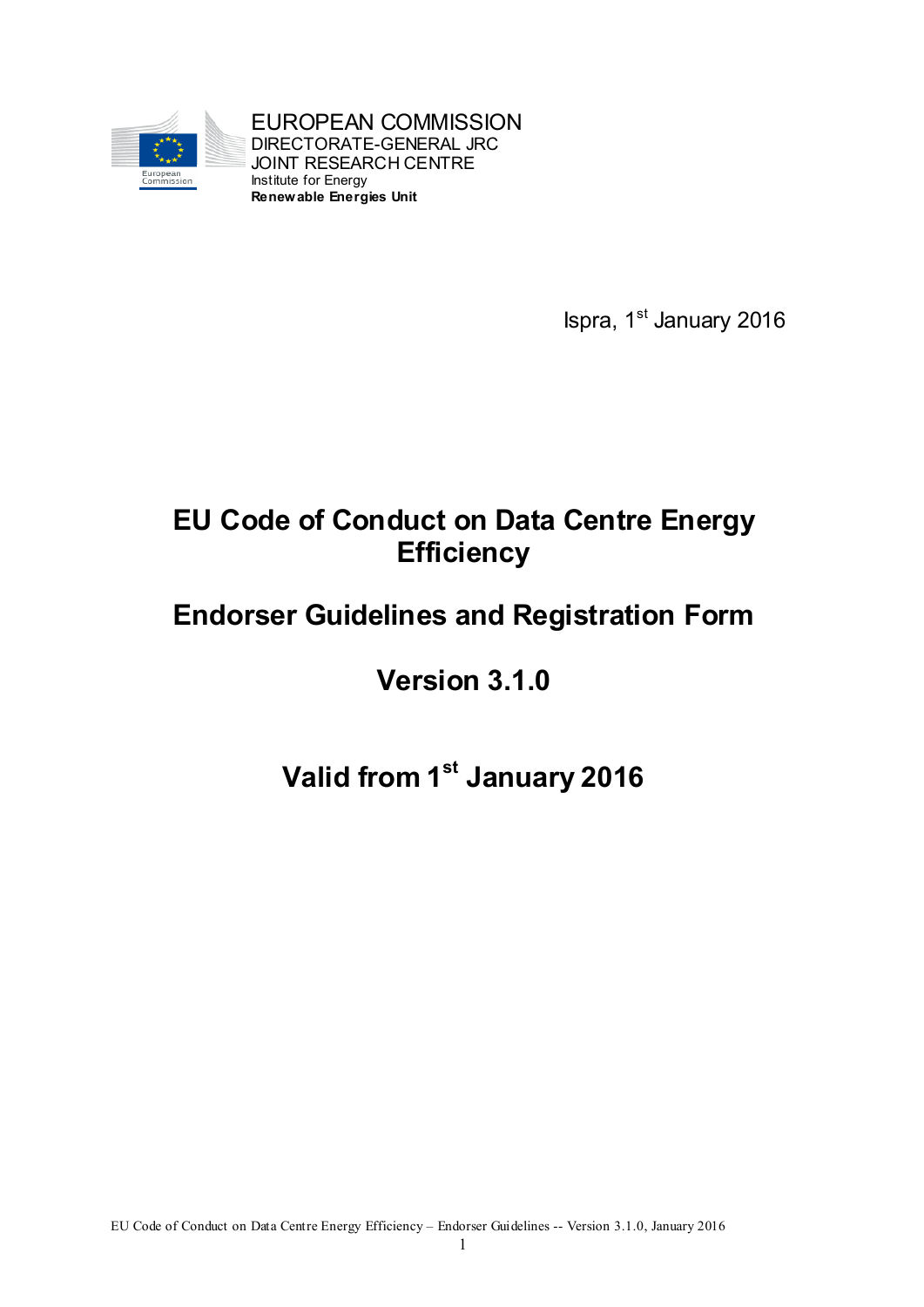### **Introduction**

This Code of Conduct has been created in response to increasing energy consumption in data centres and the need to reduce the related environmental, economic and energy supply security impacts. The aim is to inform and stimulate data centre operators and owners to reduce energy consumption in a cost-effective manner without hampering the mission critical function of data centres. The Code of Conduct aims to achieve this by improving understanding of energy demand within the data centre, raising awareness, and recommending energy efficient best practice and targets.

This Code of Conduct is a voluntary initiative aimed to bring interested stakeholders together, including the coordination of other similar activities by manufacturers, vendors, consultants and utilities. Parties signing up will be expected to follow the intent of this Code of Conduct and abide by a set of agreed commitments.

#### **Environmental Statement**

Electricity consumed in data centres, including enterprise servers, ICT equipment, cooling equipment and power equipment, is expected to contribute substantially to the electricity consumed in the European Union  $(EU)$  commercial sector<sup>1</sup> in the near future. Western European electricity consumption of 56 TWh per year can be estimated for the year  $2007<sup>2</sup>$ and is projected to increase to 104 TWh per year by 2020.

The projected energy consumption rise poses a problem for EU energy and environmental policies. It is important that the energy efficiency of data centres is maximised to ensure the carbon emissions and other impacts such as strain on infrastructure associated with increases in energy consumption are mitigated.

#### **Problem Statement**

.

Historically, data centres have been designed with large tolerances for operational and capacity changes, including possible future expansion. Many today continue to use design practices that are woefully outdated. These factors lead to power consumption inefficiencies. In most cases only a small fraction of the grid power consumed by the data centre actually gets to the IT systems. Most enterprise data centres today run significant quantities of redundant power and cooling systems typically to provide higher levels of reliability. Additionally IT systems are frequently run at a low average utilisation.

Over provisioning, ensuring availability and associated costs were previously considered a negligible risk to business performance because energy costs were relatively small in comparison to the IT budget, and environmental responsibility was not considered to be the remit of the IT department. However, with rising energy prices this is no longer the case, and the issue of energy consumption at the individual data centre level is becoming increasingly important as operational energy expenditures and ecological impact of the energy consumed begins to play an ever important role in overall cost of ownership of data centres.

<sup>&</sup>lt;sup>1</sup> The commercial sector is also referred as the tertiary sector and it includes both private and public building hosting data centre. In this case energy consumption of data centres of companies in the industrial sector is included.

<sup>&</sup>lt;sup>2</sup> This is based upon the Draft UK Market Transformation Programme European Enterprise Server installed base model, and assumes an upper bound ratio of 1:2 between electricity consumed by the server equipment within the data centre or server room, against that consumed by cooling equipment and through power losses. The lower bound ratio of 1:1 gives total electricity consumption close to 37 TWh. The upper and lower bound ratio is based on several different sources of measurements of electricity consumption in the data centre.

EU Code of Conduct on Data Centre Energy Efficiency – Endorser Guidelines -- Version 3.1.0, January 2016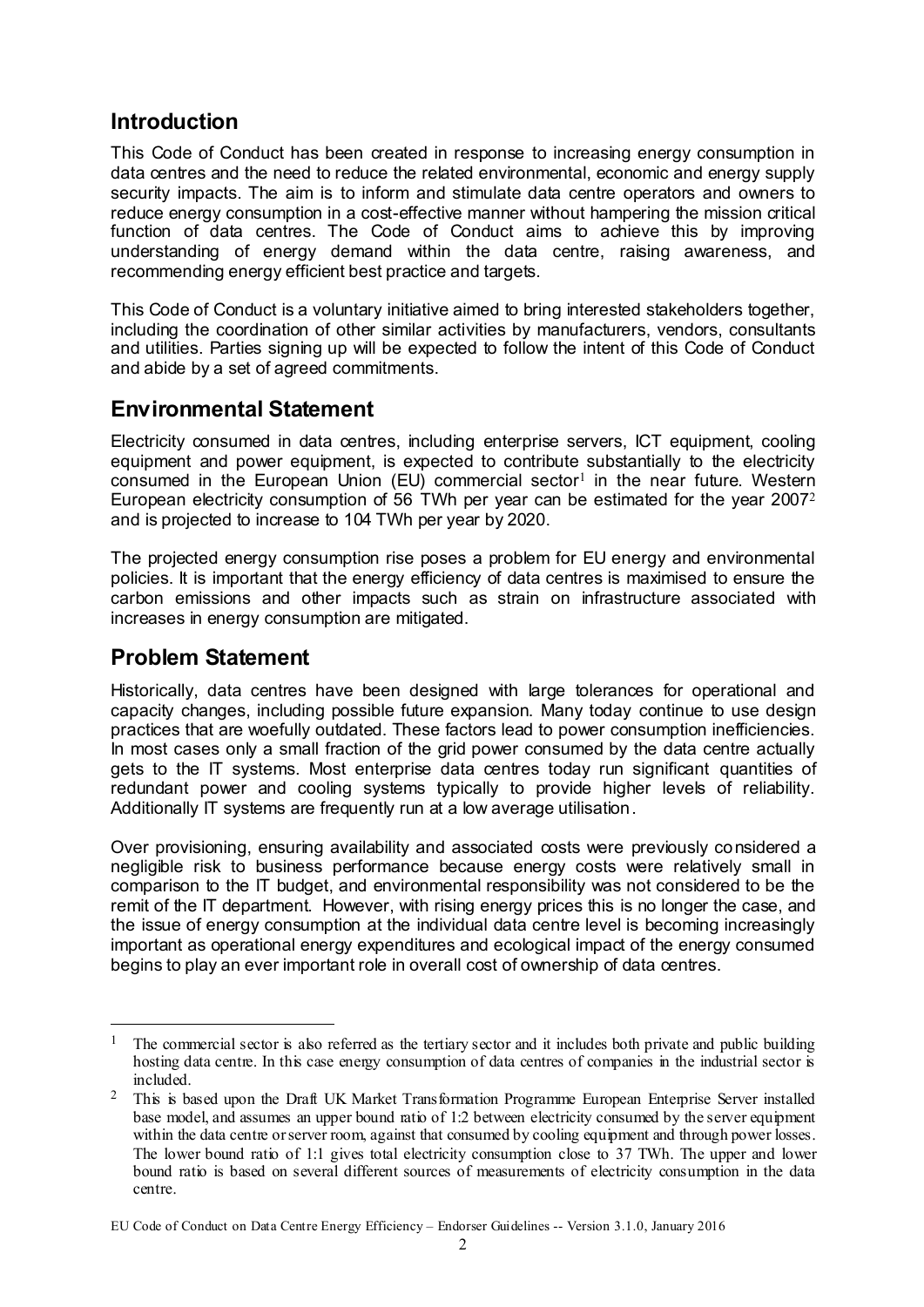Preliminary evidence and the increasing willingness of manufacturers and vendors to compete on the basis of energy efficiency in data centres confirms that there are efficiency gains (for example simply by using existing power management technologies) still to be realised without prohibitive initial costs that can lower the Total Cost of Ownership (TCO).

Businesses are also becoming increasingly aware of their environmental impacts and the need to reduce these.

Many data centres operators are simply not aware of the financial, environmental and infrastructure benefits to be gained from improving the energy efficiency of their facilities. Even awareness does not necessarily lead to good decision making, simply because there has been framework in place for the operators to aspire to. Making data centres more energy efficient is a multidimensional challenge that requires a concerted effort to optimise power distribution, cooling infrastructure, IT equipment and IT output.

Many activities have been initiated within the industry<sup>3</sup> and there are numerous vendor specific products and services on offer. However, there is a risk of confusion, mixed messages and uncoordinated activities. Independent assessment and coordination – tailored to European conditions such as climate and energy markets regulation – is required to lower the barriers of access to and application of these energy saving opportunities.

As a voluntary scheme within the EU the Code of Conduct provides a platform to bring together European stakeholders to discuss and agree voluntary actions which will improve energy efficiency.

To help all parties address the issue of energy efficiency, data centre owners and operators, data centre equipment and component manufacturers, service providers, and other large procurers of such equipment are invited to participate in the Code of Conduct, by signing this Code of Conduct.

This Code of Conduct proposes general principles and practical actions to be followed by all parties involved in data centres, operating in the EU, to result in more efficient and economic use of energy, without jeopardising the reliability and operational continuity of the services provided by data centres.

1

<sup>&</sup>lt;sup>3</sup> These include the US DoE, the US EPA Energy Star, the Green Grid association, Climate Savers Computing Initiative, the IEEE E-Server project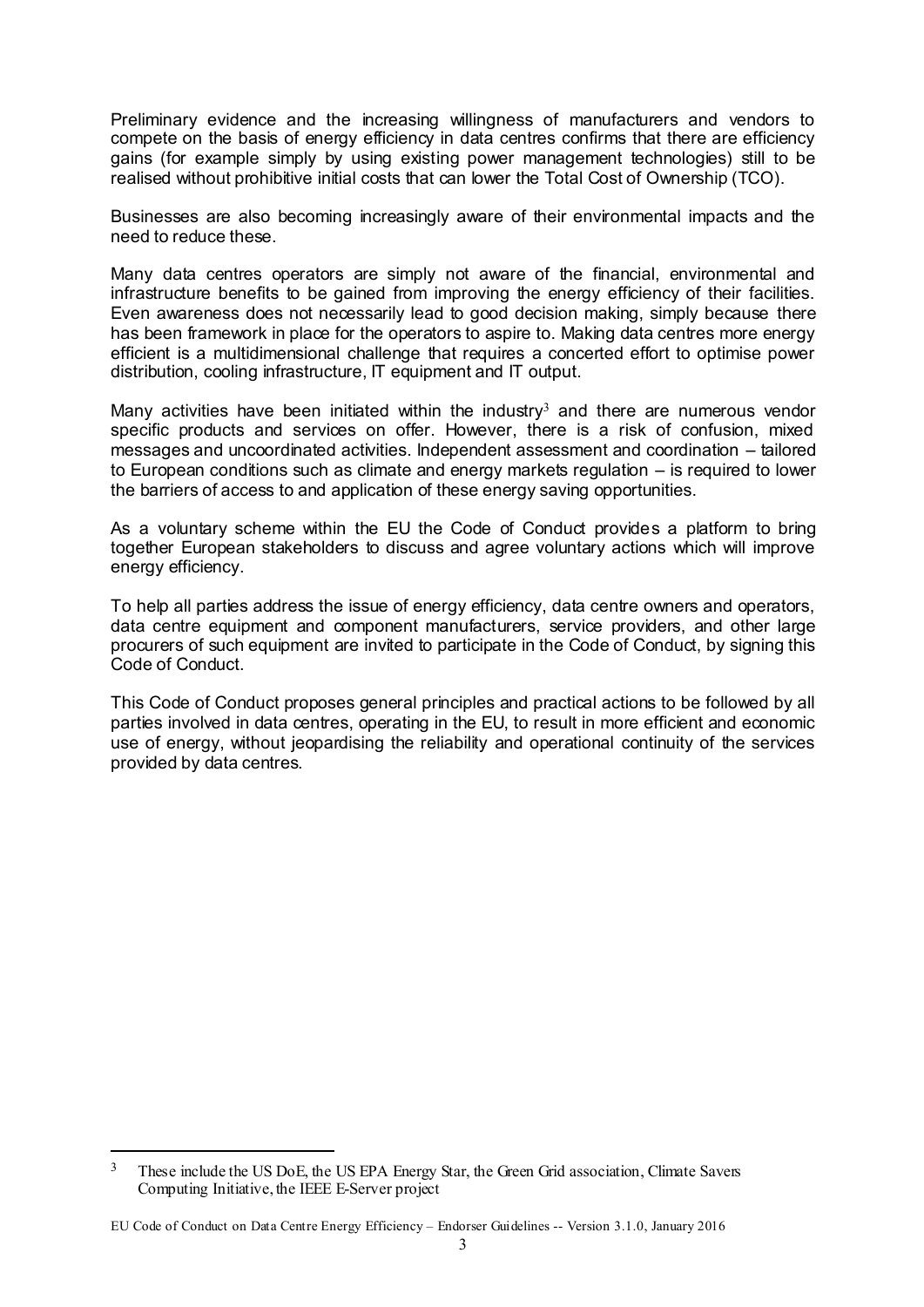## **Scope**

For the purposes of the Code of Conduct, the term "data centres" includes all buildings, facilities and rooms which contain enterprise servers, server communication equipment, cooling equipment and power equipment, and provide some form of data service (e.g. large scale mission critical facilities all the way down to small server rooms located in office buildings).

The focus of this Code of Conduct covers two main areas:

- 1. IT Load this relates to the consumption efficiency of the IT equipment in the data centre and can be described as the IT work capacity available for a given IT power consumption. It is also important to consider the utilisation of that capacity as part of efficiency in the data centre
- 2. Facilities Load this relates to the mechanical and electrical systems that support the IT electrical load such as cooling systems (chiller plant, fans, pumps), air conditioning units, UPS, PDU's etc.

However the Code of Conduct will consider the data centre as a complete system, trying to optimise the IT system and the infrastructure together to deliver the desired services in the most efficient manner.

In common with other industry bodies the Code of Conduct will initially use the ratio of IT Load to Facilities Load as the key metric in assessing infrastructure efficiency. This will be known as 'facility efficiency'. The Code of Conduct will also be concerned with the efficiency with which the IT equipment utilises the power delivered, this will be known as 'asset efficiency'. As efficiency metrics for data centres are further developed and agreed, it is expected that the Code of Conduct will adopt more comprehensive metrics which may also cover the IT system design, the IT hardware asset utilisation, and the IT hardware efficiency.

To understand the entire efficiency of a data centre both facility and asset efficiency should be considered.

The Code of Conduct has both an equipment and system-level scope. At the equipment level, this Code of Conduct covers typical equipment used within data centres required to provide data, internet and communication services. This includes all energy using equipment within the data centre, such as: IT equipment (e.g. rack optimised and non-rack optimised enterprise servers, blade servers, storage and networking equipment), cooling equipment (e.g. computer room air-conditioner units) and power equipment (e.g. uninterruptible power supplies and power distributions units), and miscellaneous equipment (e.g. lighting). At system level the Code of Conduct proposes actions which optimise equipment interaction and the system design (e.g. improved cooling design, correct sizing of cooling, correct air management and temperature settings, correct selection of power distribution), to minimize overall energy consumption.

The Code of Conduct covers both existing and new data centres (a facility under construction or coming into service).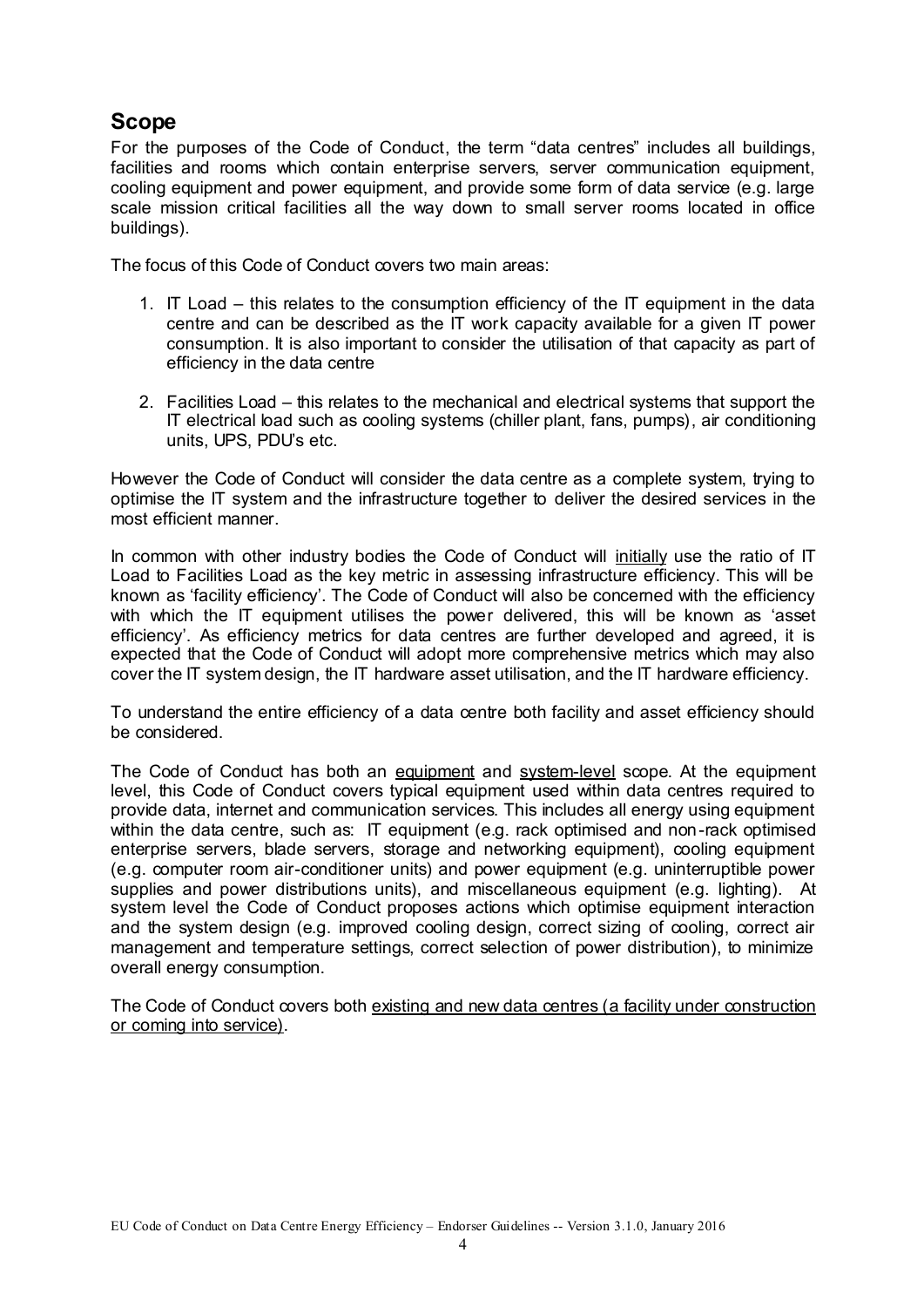## **Aims and Objectives**

To minimise the energy consumption of data centres.

This Code of Conduct is a "multipurpose" document, allowing different stakeholders to commit to improve efficiency in their own areas of competence. The primary target of this Code of Conduct is the data centre owner / operator, who is encouraged to commit to undertake and implement energy efficient solutions in existing or new data centres, whilst respecting the life cycle cost effectiveness and the performance availability of the system.

The Code of Conduct aims to:

- Develop and promote a set of easily understood metrics to measure the current efficiencies and improvement going forward in conjunction with other industry thought leadership groups and standards bodies.
- Provide an open process forum for discussion on topics which represent European stakeholder interests.
- Produce a common set of principles to refer to and work with in conjunction with other international initiatives
- Raise awareness among data centre managers, operators, owners and investors, with targeted information and material on the opportunity to improve energy efficiency<sup>4</sup>. Suppliers of efficient services and equipment, as well as other organisations<sup>5</sup> can become allied to and endorsers of these targeted campaigns.
- Create and provide an enabling tool for industry to implement cost-effective energy saving opportunities
- Develop practical voluntary commitments which when implemented improve the energy efficiency of data centres and in so doing minimise both Total Cost of Ownership and environmental impact.
- Determine and accelerate the application of energy efficient technologies.
- Foster the development of tools that promote energy efficient procurement practices.
- Support procurement, by providing criteria for equipment selection based on best practice recommendations, which include emerging standards Energy Star recommendations and other Codes of Conduct.
- Monitor and assess activities to properly determine progress and additional areas for improvement.
- Set energy efficiency targets, for both public and corporate data centre owners and operators (targets are differentiated according to the size and status of existing data centres, the geographical location, the return on investments, etc).
- Reduce energy consumption by the data centre industry sector across Europe and beyond.
- Provide reference for other participants. The values of the Code of Conduct goes beyond the number of companies that sign and commit themselves, as the principles can be implemented by any organisation, which may decide not to make a public commitment. The existence of the EU Code of Conduct introduces targets and guidelines which are open to every data centre, both within and beyond Europe.

1

<sup>&</sup>lt;sup>4</sup> This information could be disseminated through messages and information campaigns sponsored by governmental bodies at EU and national level, which are seen as independent and unbiased organisations.

 $5\degree$  e.g. the Green Grid association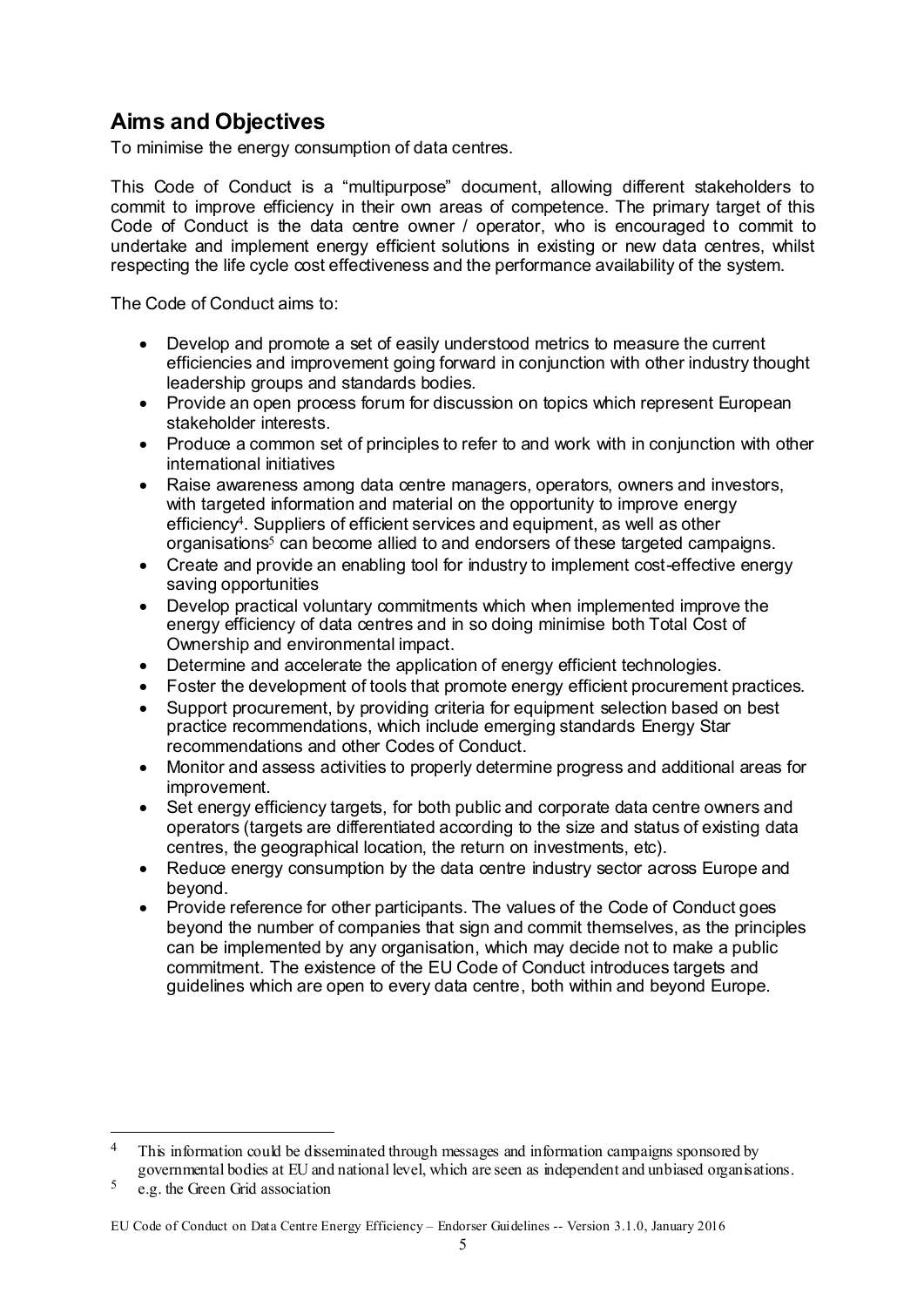## **Commitments and Monitoring**

The Code of Conduct is addressed primarily to the Data Centre Owners and Operators which may become Participants, and secondly to the supply chain and service providers which may become Endorsers. This document is addressed to Endorser, the rules and the commitments specific to Participants are described in the Participants Guidelines and Registration Form document.

The Code of Conduct is:

- Voluntary
- Flexible and open, developed to be applicable to all data centre types and situations
- Sufficiently precise to ensure that organisations carrying out the commitments will achieve a significant part of the potential energy savings, which are monitored and reported in a fully transparent manner
- Adaptable to the large variety of national efficiency programmes, climates and energy infrastructures

## **Specific Commitments for Endorsers**

General Principles:

- **1.** Organisations eligible to become Endorsers include:
	- Equipment manufacturers and vendors
	- Consultancies (design, engineering, maintenance and service companies etc.)
	- **•** Utilities
	- Customers of data centre services (including government departments and legislative bodies as well as non government organisations)
	- National and international ICT industry associations, trade / professional associations and standards bodies
	- Educational institutions

**2.** They are expected to utilise the Code of Conduct in order to develop products, solutions and programmes aimed at enabling data centre owners and operators to meet the goals and expectations of the Code of Conduct.

**3.** Furthermore, some organisations that intervene in aspects of the design, building or operation of data centres may take actions which contribute to the overall Code of Conduct goals of improving the energy efficiency of data centres. The nature of these actions will of course be dependent upon on the organisation's activities, for instance;

- A manufacturer of IT or air-conditioner components might develop specific material to help raise user awareness of energy efficiency issues, or might introduce or encourage use of high efficiency products and a reduction in the energy required to maintain acceptable operating conditions on data centres
- Specifically a manufacturer of IT equipment should publish clear and detailed descriptions of the environmental operating conditions (principally temperature and humidity), for which they are prepared to offer equipment warranties and the anticipated power consumption of their equipment at 100% load, at idle and at multiple states in between
- Engineering consultancies might develop specific guidelines (based on the list of best practices) to ensure that energy consumption is taken into account in the design process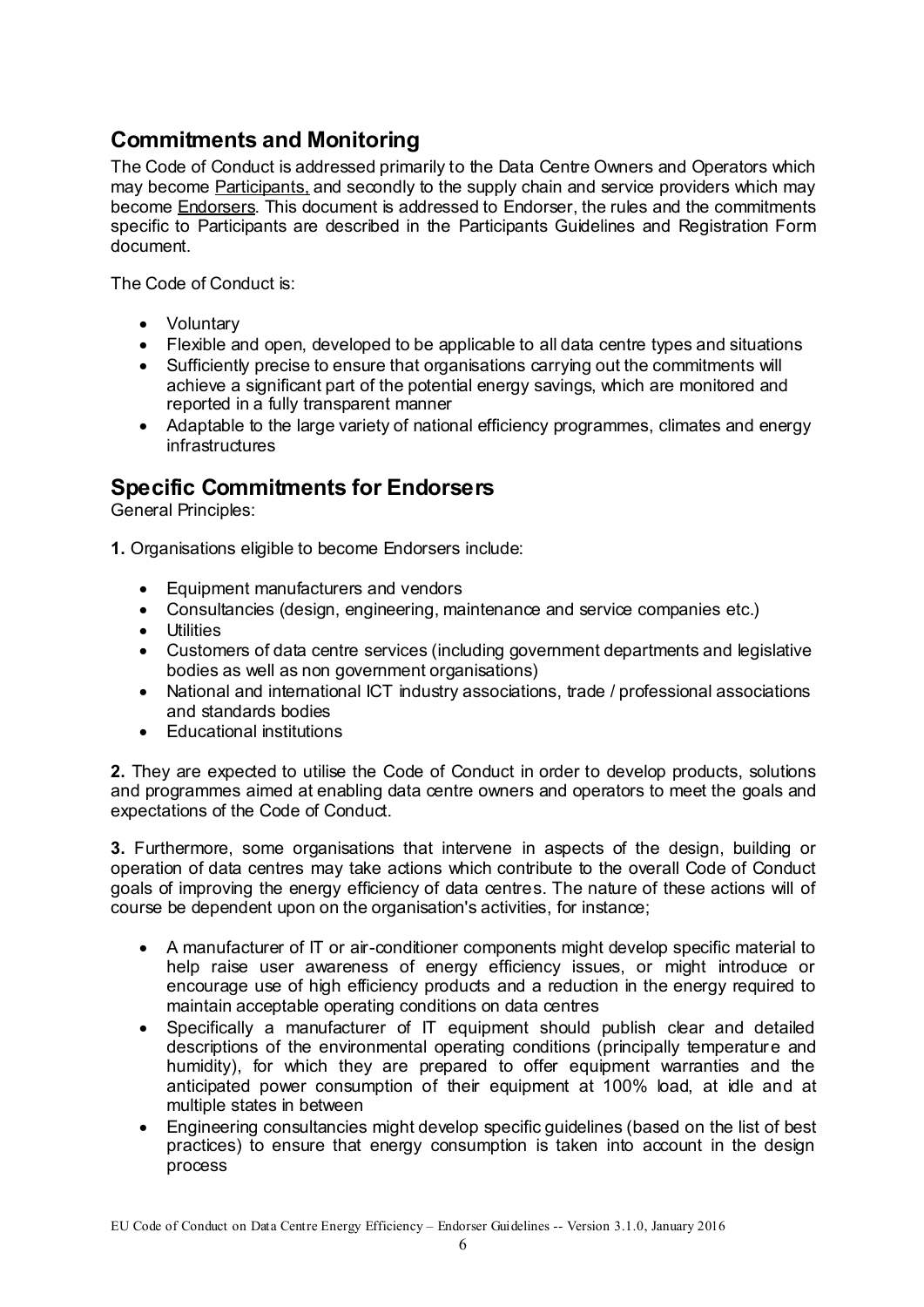- A trade association might develop an "Energy Efficiency Charter" and encourage the use of energy efficiency best practices
- A training or educational institution might emphasise and extend the treatment of energy efficiency and include recognised best practices in their curricula
- An electricity company could instigate a specific Data Centre Demand Side Management programme
- Energy Service Companies (ESCOs) might develop financing instruments adapted specifically to Data Centres

**4.** Organisations may sign up as Endorsers of the Code of Conduct provided that they support the aims of the Code of Conduct and endeavour to persuade their clients, suppliers or members to sign the Code of Conduct and commit to the above actions.

**5.** The Code of Conduct recognises the contribution to be made by Endorsers such as manufacturers, consultants or industry bodies. Example commitments for Endorsers of each type are identified below;

#### **Best practice commitments for vendors and manufacturers;**

- Provide product/service assistance and information to data centre owners and operators or consultants, including but not limited to;
	- ─ Equipment power consumption labelling using standard metrics in line with the Energy Star programmes for equipment that will be installed in data centres.
	- ─ Providing power efficiency performance data across a full operating range for mechanical and electrical equipment
- Clearly detail temperature and humidity limits in warranties
- For all equipment indentify the warranty support available for the Allowable ASHRAE Environmental Ranges (A1 to A4)
	- ─ Clearly state both power consumption and noise increases associated with increasing equipment intake temperatures above 25°C
- As a current minimum new IT equipment should be able to withstand and be within warranty for the full range of 10°C to 35°C inlet temperature (50°F to 95°F) and humidity within 20% relative humidity to 80% relative humidity or 21°C (69.8°F) dew point. This is defined by the ASHRAE Class A2 allowable temperature and humidity range.
- Make available both power consumption and noise increases / decreases associated with varying server utilisation rates
- Develop and assist in training programmes
- Actively promote the Code of Conduct and the Best Practices contained within it

#### **Best practice commitments for consultants and engineering firms;**

- Offer energy efficiency advisory services
- Calculate and present energy efficiency benefits and power demand of options
- Develop services to support the implementation of the Code of Conduct best practices
- Actively promote the Code of Conduct and the Best Practices contained within it

#### **Best practice commitments for utilities**

- Ask data centre owners and operators to consider signing up to Code of Conduct and checking power provisioning is realistic
- Explore energy services and energy performance contracting
- Actively promote the Code of Conduct and the Best Practices contained within it

#### **Best practice commitments for customers of data centre services;**

• Promote best practice and procurement standards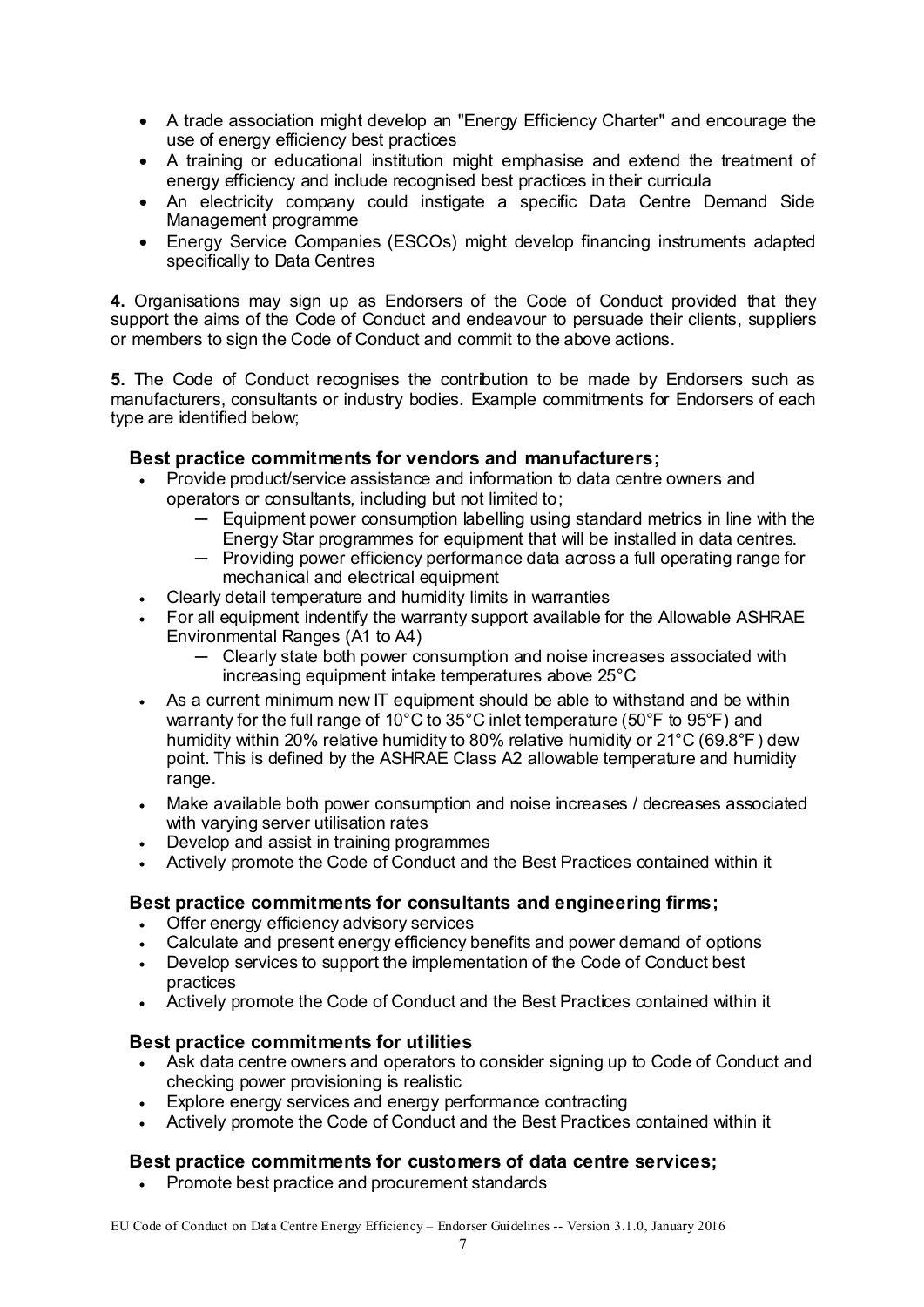- Use Code of Conduct participant status and best practice adoption as part of procurement processes
- Support Research Development & Delivery
- Consider and campaign for recognised international metrics and standards
- Actively promote the Code of Conduct and the Best Practices contained within it

#### **Best practice commitments for industry associations / standards bodies;**

- Develop and support industry specific literature including:
	- o Technical training
	- o Manuals
	- o Case studies
- Integrate Energy Efficiency into existing guidelines e.g. ITSMF<sup>6</sup> library
- Help develop metrics, standards, performance indicators and help gather supporting data etc.
- Actively promote the Code of Conduct and the Best Practices contained within it

**6.** Endorsers shall make every effort to promote the Code, emphasise its importance to both their suppliers and customers and seek to ensure wider visibility and adoption of the Code of Conduct Best Practices.

**7.** Endorsers shall, once a year upon successful registration, report their activities towards achieving their stated commitments including those related to the Best Practices. These shall also include activities that have either supported or promoted the Code and its wider recognition and adoption by the data centre community and should be sent directly to the Code of Conduct secretariat within the European Commission - DG JRC (Annex D of the Code).

1

<sup>6</sup> The IT Service Management Forum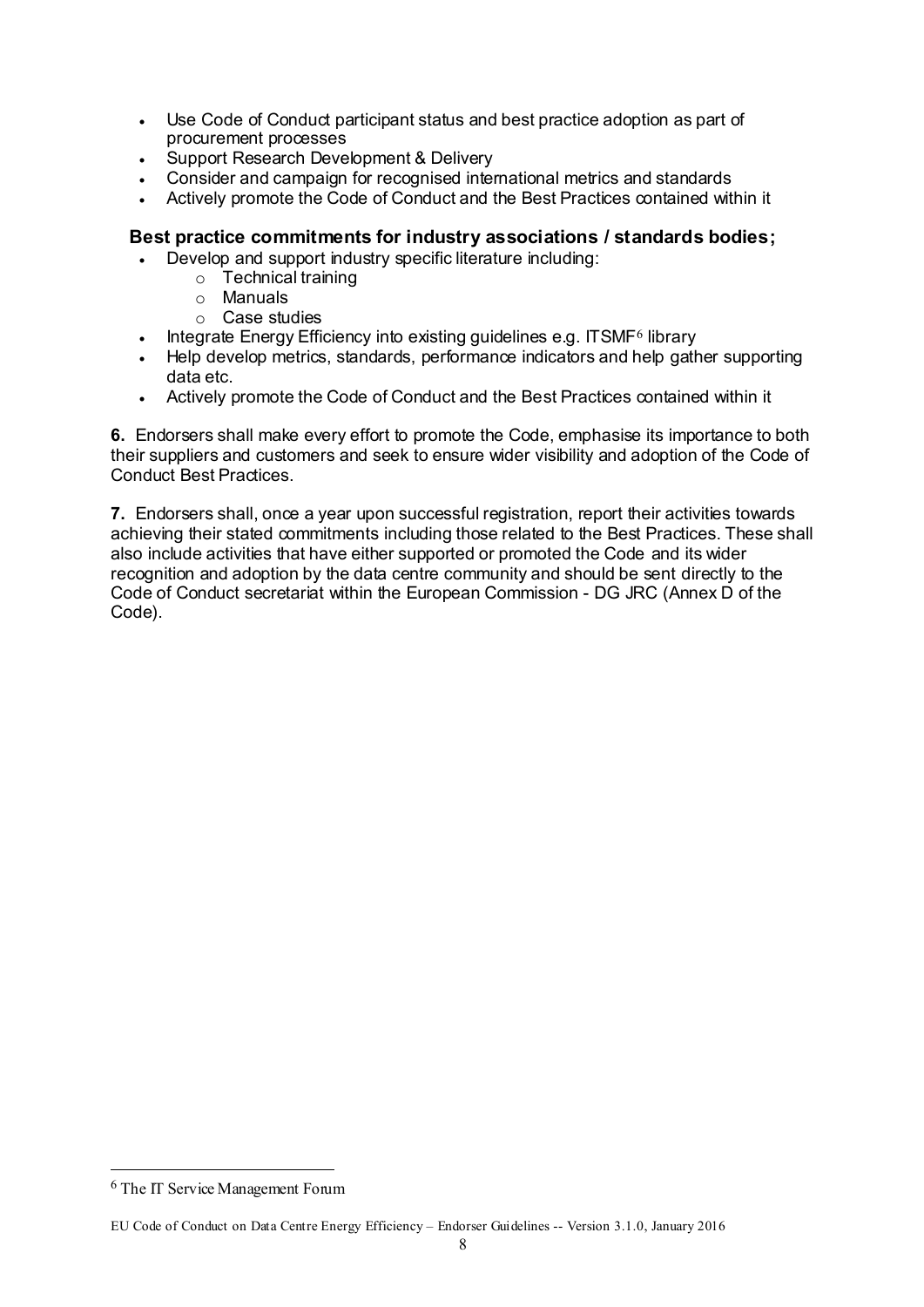## **EU CODE OF CONDUCT ON DATA CENTRES ENDORSER SIGNING FORM**

The organisation or company

………………………………………………………………..

signs the Code of Conduct on Data Centres and commits itself to abide to the principles described in the Code.

**1.** The company is signing the Code of Conduct as an Endorser to the Code in the role of:

**Utility** 

- Vendor or Equipment Manufacturer
- Consultancy (design, engineering, maintenance and service companies)
- Customer of data centre services
- Industry Association / Standards Body.
- Educational institution

**2.** Please add a description of the services, products, solutions you offer to make data centres more efficient (if space below not enough attach additional sheets):

…………………………………………………………………………………………………

**3.** Please add a description of the actions which your organisation will carry out to promote the Code of Conduct and its goals to your clients, suppliers or members (when annual reporting is due Endorser must provide evidence of the implementation of these actions):

…………………………………………………………………………………………………

**4.** Please indicate which data centres, operators, organisations or sectors you will engage to persuade to implement or participate in the Code of Conduct

…………………………………………………………………………………………………